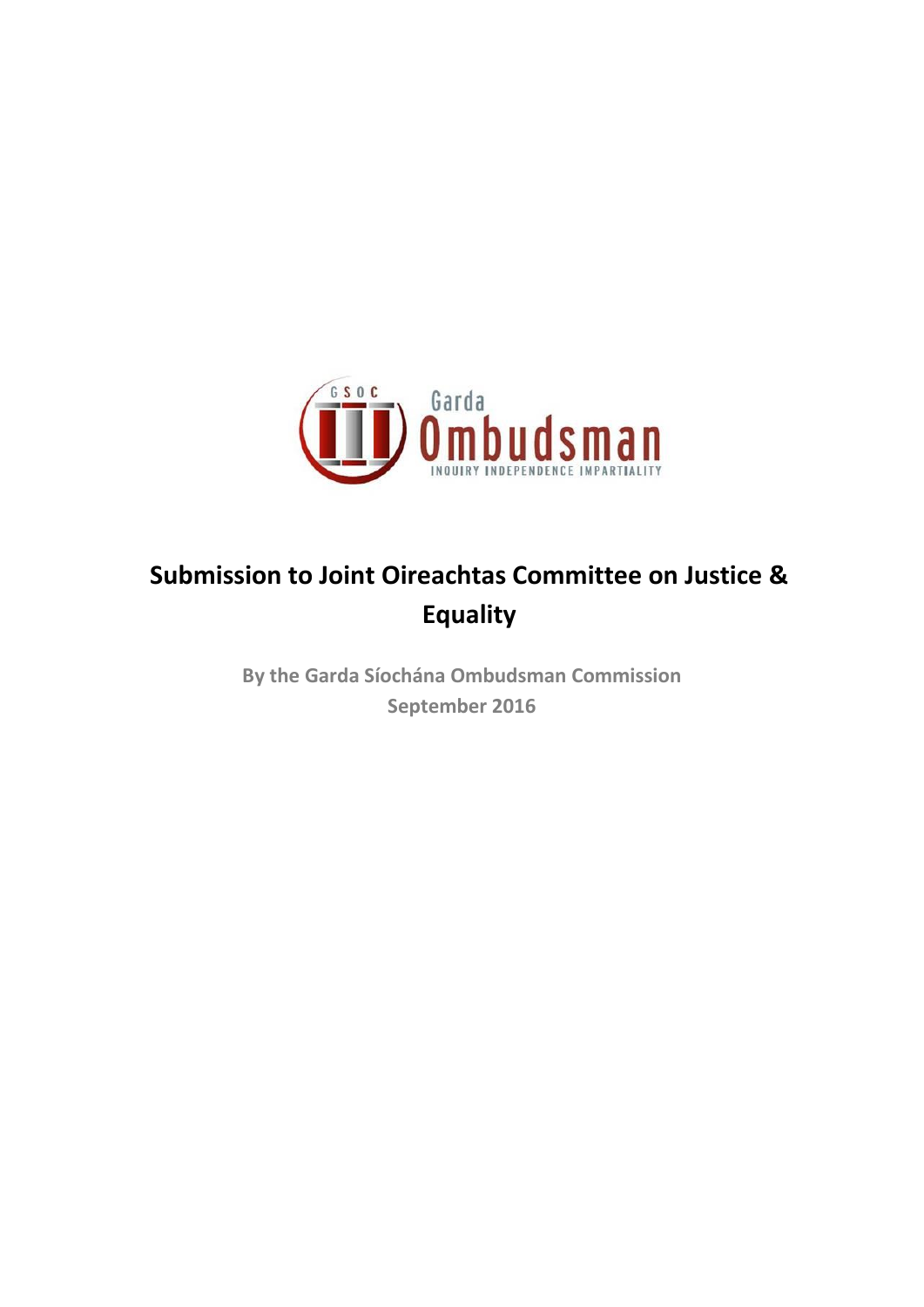# **Contents**

| 1. |     |                                                                                                          |  |
|----|-----|----------------------------------------------------------------------------------------------------------|--|
| 2. |     |                                                                                                          |  |
|    | 2.1 |                                                                                                          |  |
|    | 2.2 |                                                                                                          |  |
|    | 2.3 |                                                                                                          |  |
|    | 2.4 |                                                                                                          |  |
| 3. |     |                                                                                                          |  |
|    | 3.1 |                                                                                                          |  |
|    | 3.2 |                                                                                                          |  |
|    | 3.3 | TO ENSURE GREATER OVERSIGHT AND ACCOUNTABILITY IN DISCIPLINARY INVESTIGATIONS ARISING FROM COMPLAINTS TO |  |
|    |     |                                                                                                          |  |
|    | 3.4 | TO ESTABLISH MORE EFFICIENT PROCESSES FOR GSOC TO INVESTIGATE NON-CRIMINAL MATTERS ITSELF  17            |  |
|    | 3.5 |                                                                                                          |  |
| 4. |     |                                                                                                          |  |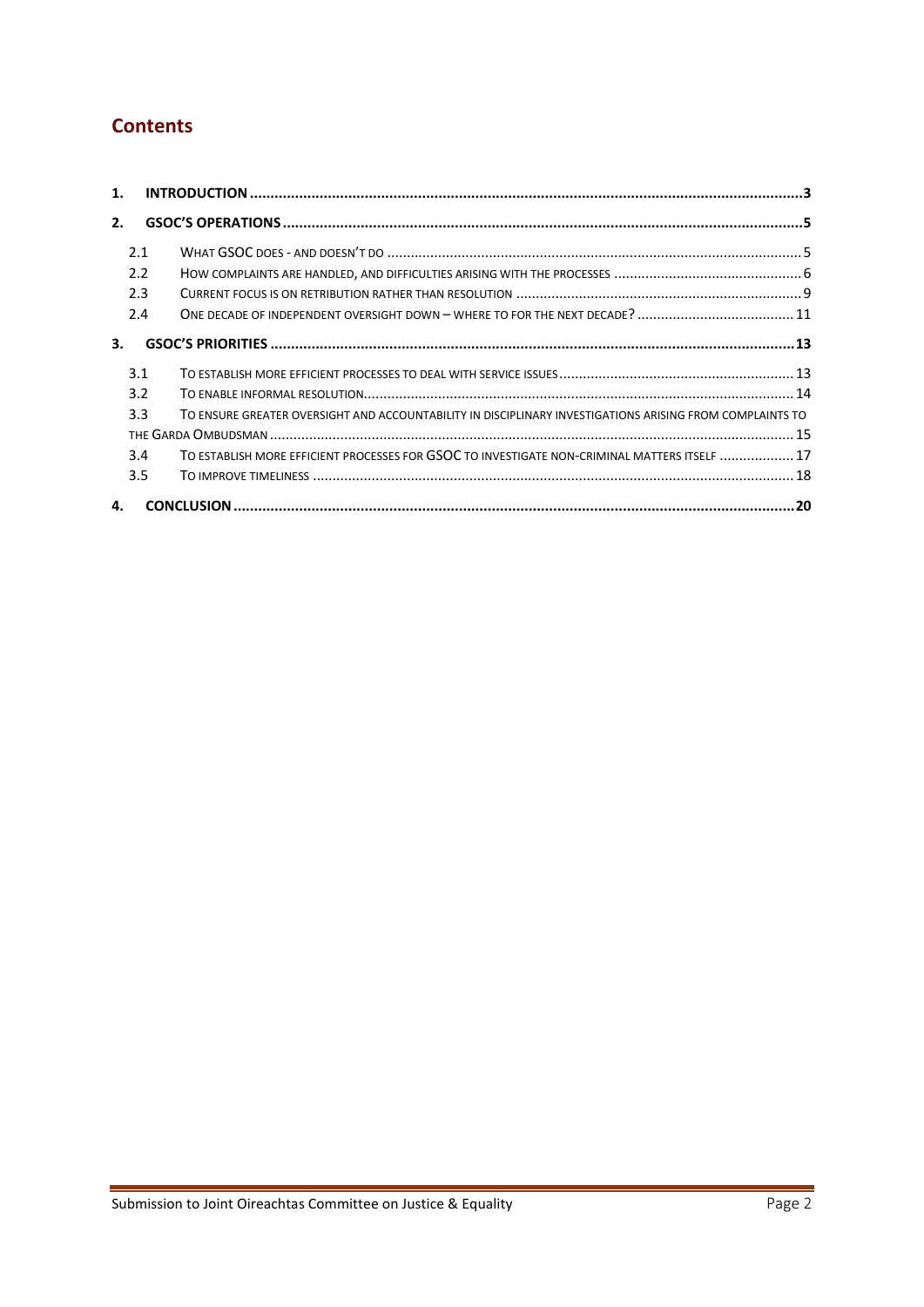# <span id="page-2-0"></span>**1. Introduction**

The Garda Síochána Ombudsman Commission (GSOC, or the Garda Ombudsman) has been operational since 2007.

GSOC works side-by-side with other independent agencies, notably the Garda Síochána Inspectorate and the Policing Authority, to provide effective oversight of the policing system.

The Policing Authority, operational since January of this year, provides oversight of how the Garda Síochána performs its policing functions and uses its resources. It also deals with matters of strategy, planning, ethics and human resources.

The Garda Inspectorate, established in 2006, carries out inspections on the operation and administration of the Garda Síochána, to ensure that resources are used to achieve the highest levels of effectiveness and efficiency. It also provides advice to the Minister and to the Policing Authority with regard to best policing practice.

GSOC's function, meanwhile, is to deal with matters involving alleged misconduct by members of the Garda Síochána, as effectively and fairly as possible.

GSOC operates in line with the provisions of the Garda Síochána Act 2005 and its amendments (the Act). Almost a decade of experience of implementing the provisions of this very detailed legislation have highlighted that, in several areas, it does not allow for proportionate, effective and customer-friendly handling of complaints and provision of oversight.

We believe that the incorporation of the lessons learned over the last decade of operation into future arrangements would increase confidence in the oversight system and in turn, in the policing system itself. In this submission, we will describe the key ways in which we believe this could be done: our key priorities.

The current system, as dictated by the Act, places too much focus on retribution and not enough on resolution. This is because it channels non-criminal matters primarily towards investigations in line with the Garda Síochána (Discipline) Regulations 2007, which are focused on garda members and which do little to provide satisfaction to the public.

Too many less serious cases are channelled inappropriately towards these adversarial, expensive, time-consuming investigations. We believe that all allegations of criminal behaviour by gardaí should be subject to independent investigation. However, a less bureaucratic way for service issues to be dealt with, using the normal line management processes within the Garda Síochána, could make for much more satisfactory and efficient outcomes in a significant proportion of cases.

Also, to allow the Garda Ombudsman to decide on when informal resolution is appropriate could enable this process to be used more often. These solutions would better reflect the functions of an Ombudsman: that of seeking resolution of problems rather than an exclusive focus on sanctions for misconduct.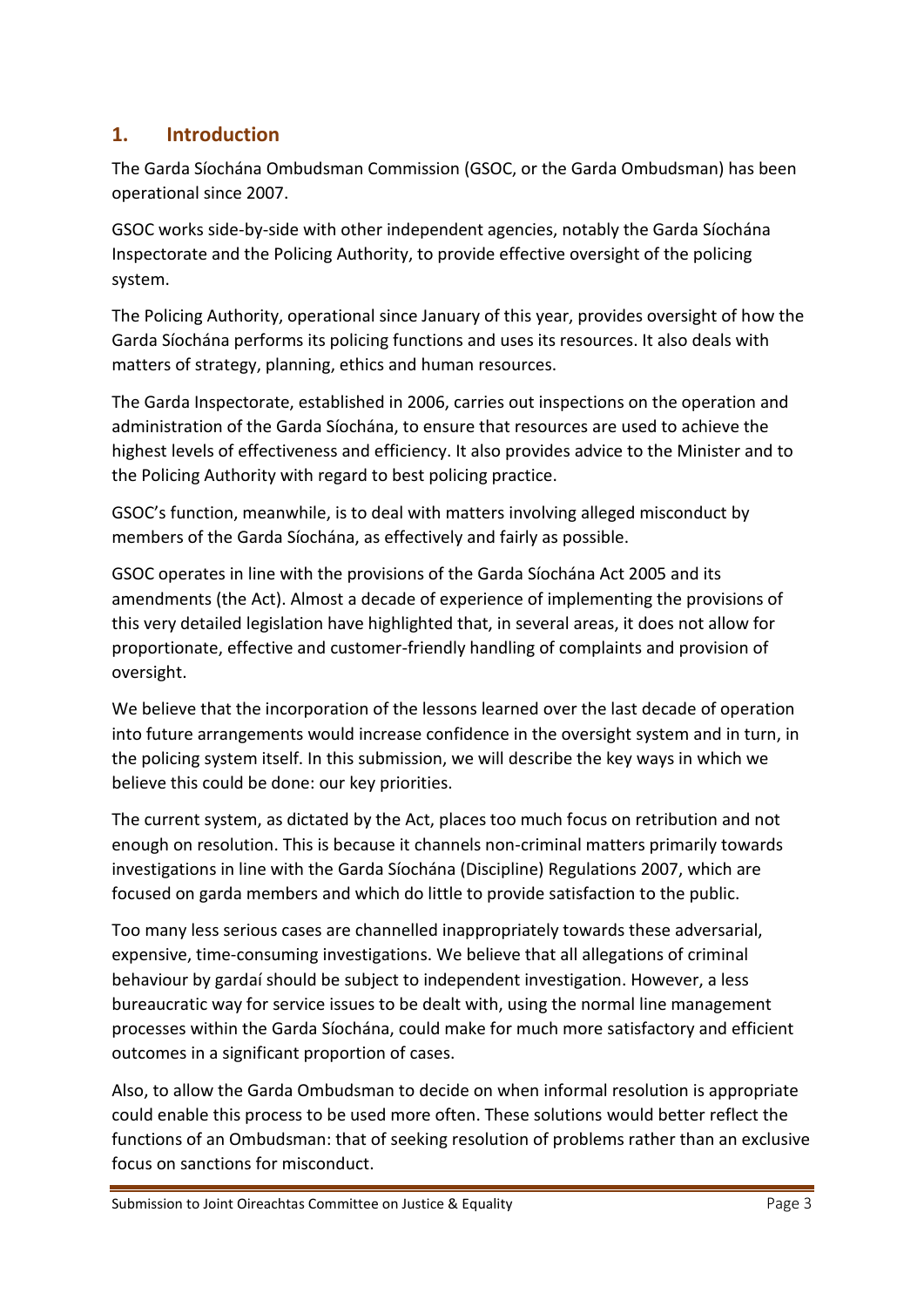In situations where a formal investigation is appropriate, we believe that they should be subject to genuine oversight. In particular, we believe that the concept of the Garda Ombudsman having no power, at the end of a supervised investigation or one undertaken by a GSOC investigator, to seek a rationale should the Garda Síochána deciding officer go against our recommendation, is questionable in terms of effective oversight.

Lastly, we believe that processes and timeliness should and could, with the cooperation of the Garda Síochána, continue to be improved, to build satisfaction in the system.

All of these matters are important as they touch on what the public actually wants from an Ombudsman and on building confidence in the oversight system.

In the following two sections, we describe how we operate currently, within the confines of the Act as it is, and the priorities for the Ombudsman Commission, in terms of implementing solutions to problems highlighted.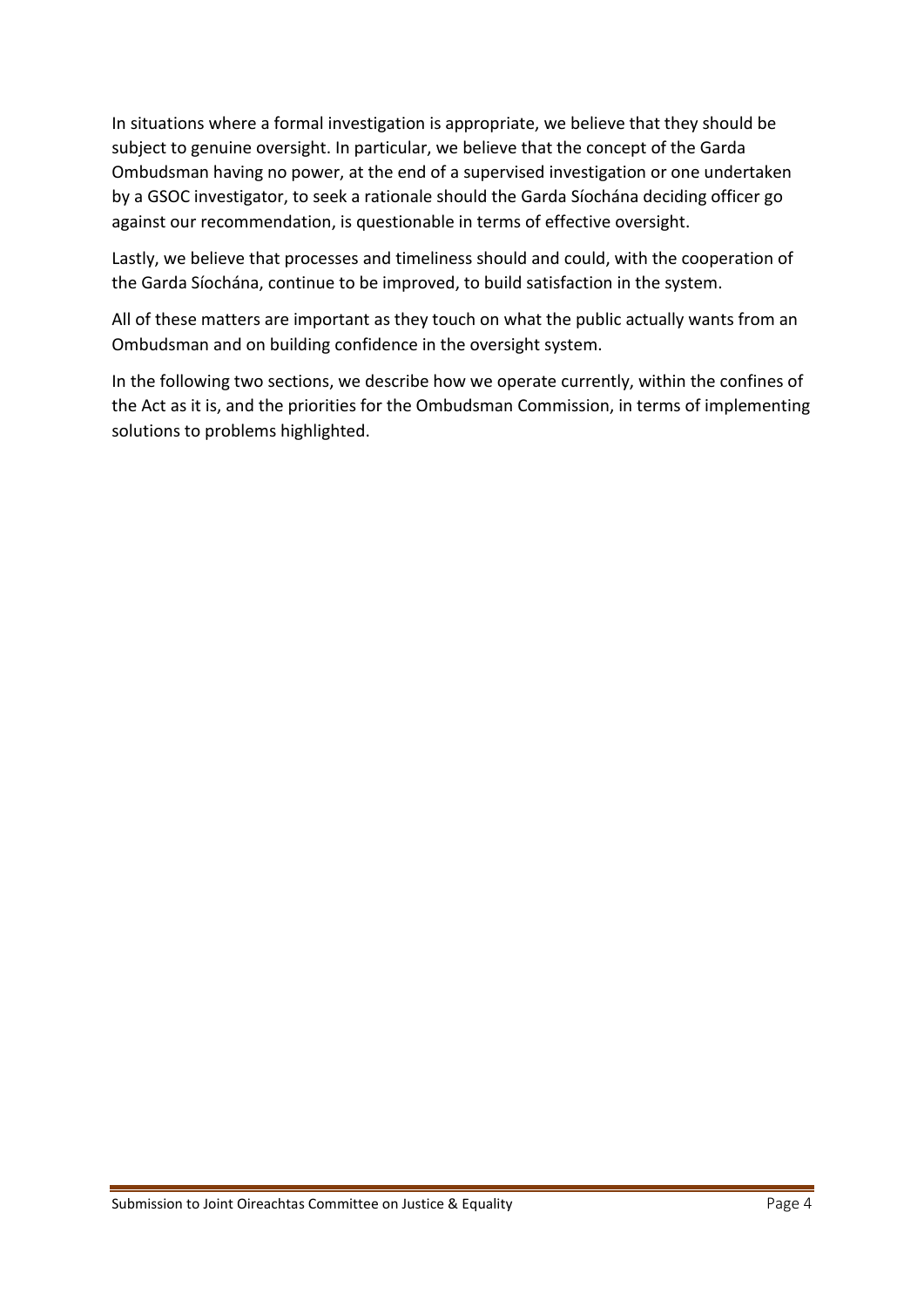# <span id="page-4-0"></span>**2. GSOC's Operations**

# <span id="page-4-1"></span>**2.1 What GSOC does - and doesn't do**

The function of the Garda Ombudsman is to deal with matters involving alleged misconduct by members of the Garda Síochána.

One of the main ways that this may arise is as a result of a complaint from a member of the public, about their experience with a garda, which may amount to either:

- **a criminal offence or**
- **behaviour contrary to the Garda Síochána Discipline Regulations 2007** (the Discipline Regulations).

If their experience does not fall into either of those categories, it will **not** fall within the admissibility criteria specified in the Act and we **cannot** deal with it.

For instance, while we can investigate the behaviour of former gardaí, as they no longer employed by the Garda Síochána and are no longer subject to the organisation's Discipline Regulations, we can only really deal with complaints of a criminal nature against them.

GSOC has several other responsibilities unrelated to complaints. These are:

- To conduct independent investigations, following referral by the Garda Síochána, in circumstances **where it appears that the conduct of a garda may have resulted in the death of, or serious harm to, a person** (provided for by section 102(1) of the Act). 52 such referrals were received in 2015, of which 15 related to fatalities.
- To investigate matters in relation to the conduct of gardaí, **when it is in the public interest**, even if a complaint has not been received (provided for by sections 102(4), 102(4)A, 102(5) and 102(7) of the amended Act). 12 such investigations were opened in 2015, most of which were on foot of the Independent Review Mechanism set up in 2014.
- To examine **any "practice, policy or procedure" of the Garda Síochána** (provided for by section 106 of the Act). Two such examinations were completed by GSOC to date. The first, completed and submitted to the Department of Justice and Equality in 2009, examined the Fixed Charge Penalty System. The second, completed, submitted and published last year, was in relation to dealing with persons who are committed to custody on remand by a court.

Last year's legislative amendments mean that the Ombudsman Commission now has the power to decide to undertake such examinations ourselves (previously the permission of the Minister was required). Now that we have more power to do so, this is an area which, with the appropriate staffing resources, we see a benefit in developing.

Submission to Joint Oireachtas Committee on Justice & Equality **Page 1 and Committee 3** Page 5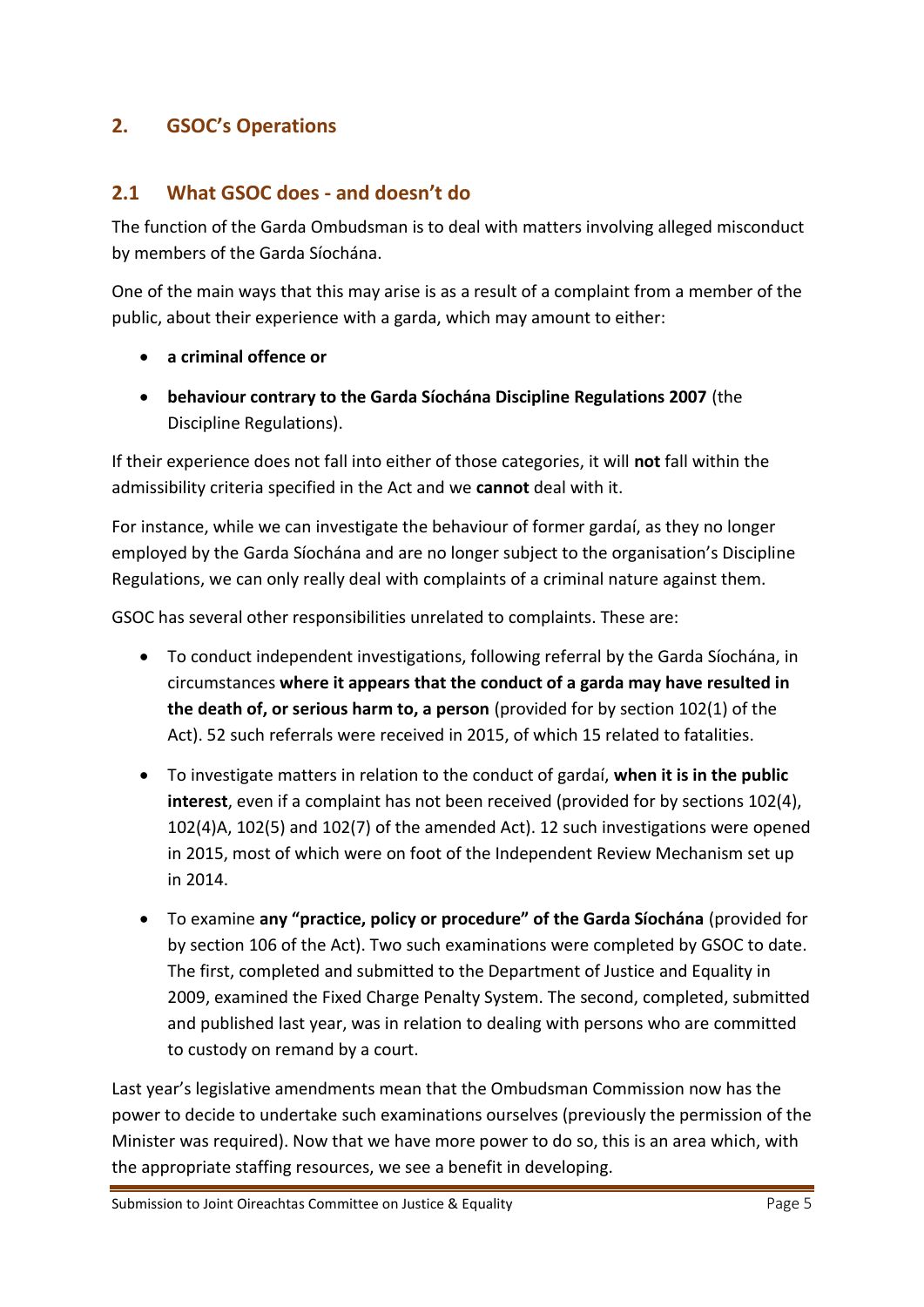We have started two such examinations this year. The first relates to the practice within the Garda Síochána of detaining persons arrested under the Criminal Justice (Public Order) Act 1994, where no power of detention exists. It is likely that a recommendation for legislative change in respect of this will be the outcome of this examination. The second is in relation to policy around seizure of vehicles. There have been over 40 complaints to GSOC, evenly spread over years, alleging that occupants of vehicles have been left in vulnerable situations by the Garda Síochána. Garda guidance regarding the safety and welfare of occupants of seized vehicles appears unclear.

Because these examinations tend to look into policy or procedural issues which have been highlighted by our investigations over the years, the activity is complementary to the more wide-ranging inspections conducted by the Garda Inspectorate.

# <span id="page-5-0"></span>**2.2 How complaints are handled, and difficulties arising with the processes**

The first step for GSOC is to assess whether we can accept the complaint.

The criteria for assessing whether GSOC can accept a complaint – "admissibility criteria" are clearly set out in section 87 of the Act. The two most common reasons that complaints are deemed inadmissible are that:

- The conduct complained of does not constitute a criminal offence or a breach of the Discipline Regulations. This was the reason in relation to seven in ten inadmissible complaints last year.
- The complaint was not made within the time limit (which, since last year's legislative amendments, is within one year of the incident). Two in ten complaints which were inadmissible in 2015 were for this reason. There is a practical reason for a time limit, because the longer the time between the alleged incident and the making of the complaint and any subsequent investigation, the more difficult it may be to preserve evidence, find potential witnesses, secure accurate statements, etc., and thereby conduct an effective investigation. However, there is a safeguard in the legislation which allows GSOC to admit "out of time" complaints with good reason and we admit 10-15% of them annually. The Ombudsman Commission also has the power to open an investigation into a matter referred to in a complaint which is "out of time", should we deem it to be in the public interest.

The possible ways a complaint may be dealt with are:

1. **If the complaint alleges that a Garda member may have committed a criminal offence**, the complaint will be investigated by a GSOC investigator. Section 98 of the Act governs this process. In these investigations, the Garda Ombudsman investigator has "all the powers, immunities and privileges conferred and all the duties imposed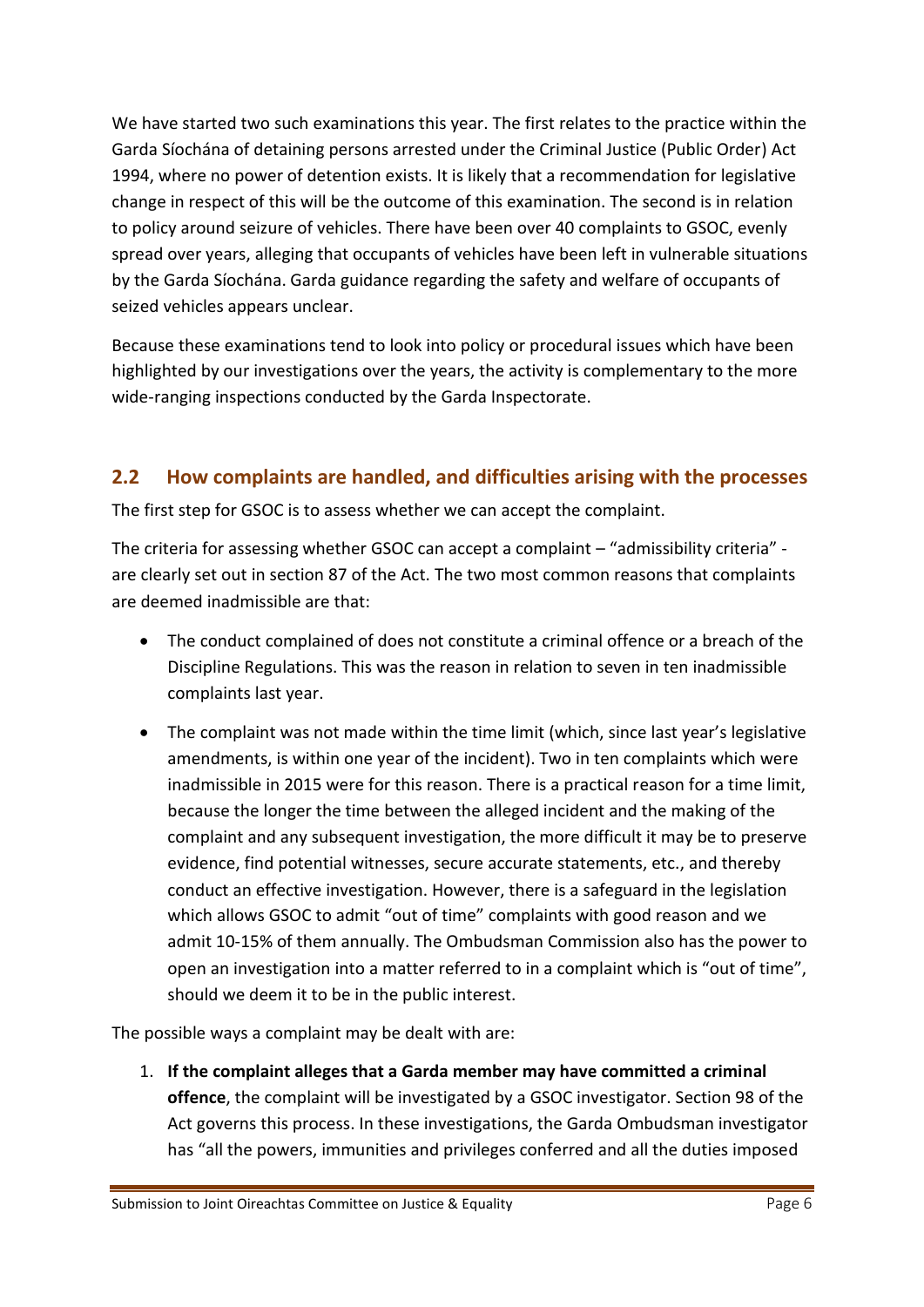on a member of the Garda Síochána". At the end of a criminal investigation, if we consider that there is sufficient evidence that a crime may have been committed, a file may be sent to the DPP with a recommendation. The DPP takes a decision, based on the investigation file, whether to prosecute or not. (GSOC does not have this power.)

2. **If the complaint alleges that a Garda member may have committed a breach of the Discipline Regulations**, it may be dealt with in one of the following ways:

### **Informal resolution**

Under section 90, an informal resolution process may be proposed for complaints about discourtesy, non-return of phone calls, non-return of property etc. - where such an approach could potentially resolve the matter more quickly. If both sides agree, the process is a series of phone calls between a GSOC officer and the individuals, to try to find a resolution acceptable to both. This complaint-handling method (because of its informality) has the shortest duration of all.

However, **the Act does not give the Garda Ombudsman the power to decide** that informal resolution should be attempted, in the way that the Police Ombudsman of Northern Ireland can, for example. Both the complainant and the Garda member must agree to participate, which does not always happen. As a result, a low number of complaints are resolved informally.

#### **Garda investigation**

Section 94(1) provides for Garda investigation into complaints that appear to involve disciplinary matters, with reporting to the Garda Ombudsman. This is a formal investigation process conducted by the Garda Síochána, in line with their Discipline Regulations. The process is that the Garda Commissioner appoints a Garda investigator from a different Garda division to the garda being complained of to investigate it. They decide on whether (on the balance of probabilities) there appears to be evidence of a breach of the Discipline Regulations or not and inform the complainant, the garda concerned and GSOC of the outcome. The majority of complaints about Garda discipline are handled in this way. This process usually takes 9-10 months (median time in 2015), despite a timeframe of 4 months agreed in the most recent Protocols between the two organisations.

Section 94(10) of the Act allows a complainant to request GSOC to assign an investigator to review this type of investigation if they are unhappy with the outcome. However, according to the process undertaken in line with the Discipline Regulations, the garda concerned will already have been informed of the outcome and this cannot be overruled by GSOC.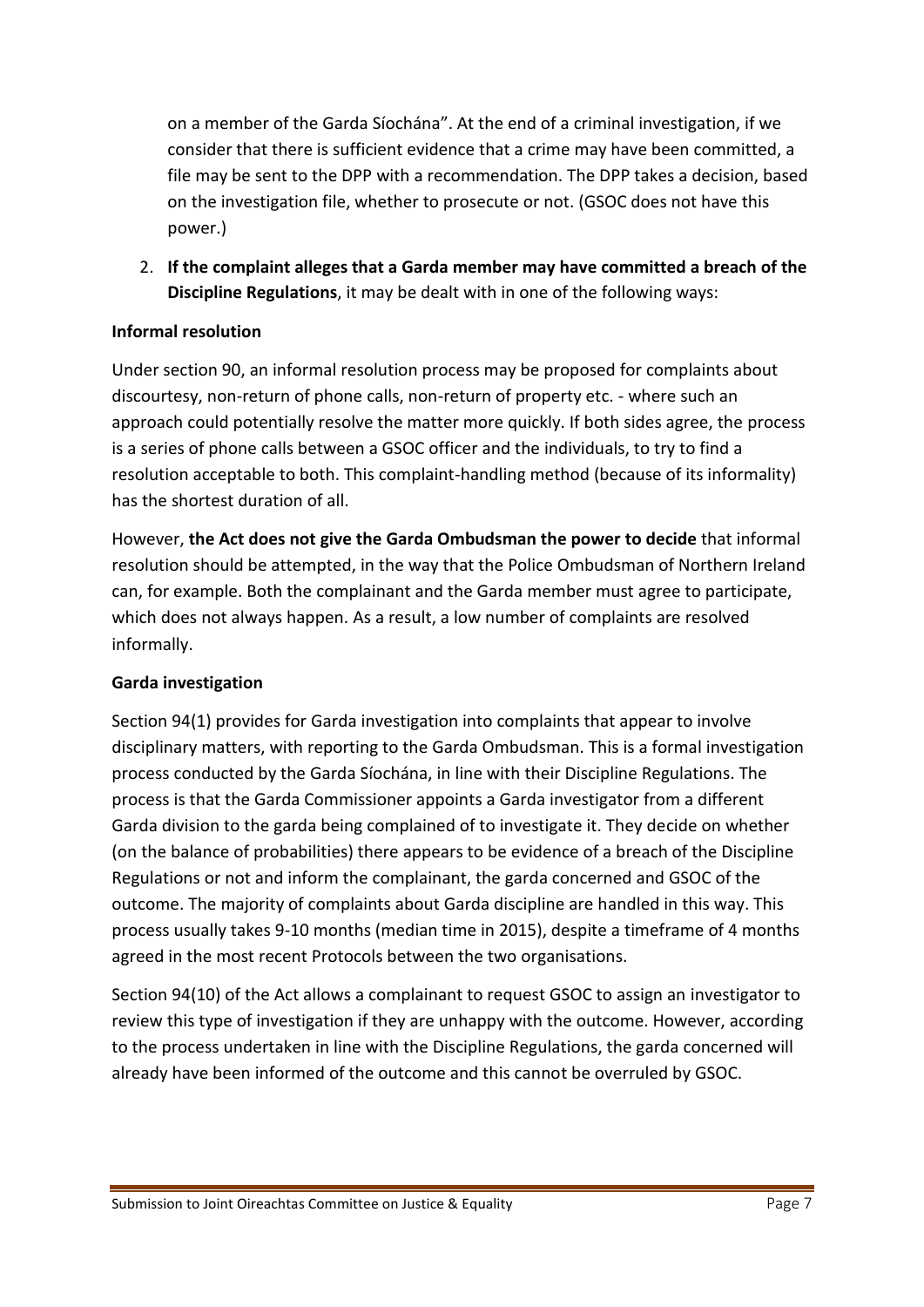### **Garda investigation, supervised by the Garda Ombudsman**

Under section 94(3), the Ombudsman Commission may decide that it is in the public interest for a GSOC officer to supervise the Garda superintendent's investigation. A rationale must be provided for this and it is usually related to how serious or sensitive a case is. We tend to make this decision in 15-20% of discipline cases. In these cases, the GSOC officer is closely involved in deciding how the investigation will be done and reviews it before the outcome is decided. So there is genuine independent oversight of these cases. However, because of the application of the Discipline Regulations process, there is also duplication, which tends to make the process disproportionately long-running:

At the end of these cases, if there is evidence of a breach of discipline, GSOC sends a report to the Garda Síochána, who assign a different superintendent to review the case again and decide whether the outcome is appropriate. So the investigation is undertaken by a Garda superintendent, overseen by a GSOC officer, then reviewed again by a different Garda superintendent. If a possible serious breach of discipline is concerned, there is a fourth step, whereby a board of inquiry may need to be set up to consider the case again.

# **Garda Ombudsman investigation into complaints that do not appear to involve criminal offences**

While it is made clear by the Garda Síochána Act 2005 that disciplinary matters are for Garda authorities to deal with under the Discipline Regulations, there is a provision, under section 95, that the Garda Ombudsman may investigate matters "that do not appear to involve offences" (which we will refer to as non-criminal matters). This may include disciplinary and/or systemic matters. GSOC does not have police powers in conducting these investigations. While the Act states that the Ombudsman Commission may require a person to provide any "information, document or thing" to the investigation and to "attend before the Commission", in practice GSOC has experienced difficulty in securing cooperation with this type of investigation.

They take the longest of all investigation types (median time of 14 months in 2015). At the end of these investigations, similarly to above, GSOC sends a report to the Garda Síochána, who assign a superintendent to review the case and decide whether GSOC's recommendations will be followed. GSOC has no power to impose its findings or recommendations.

So, even if the GSOC investigator has highlighted evidence of a breach, the Garda Síochána may decide that there is no breach, take no action and provide no rationale to GSOC. This happens not infrequently. It contributes to a feeling of futility for a complainant and for GSOC – particularly when such a result is the culmination of years of engagement with, and work on, an investigation.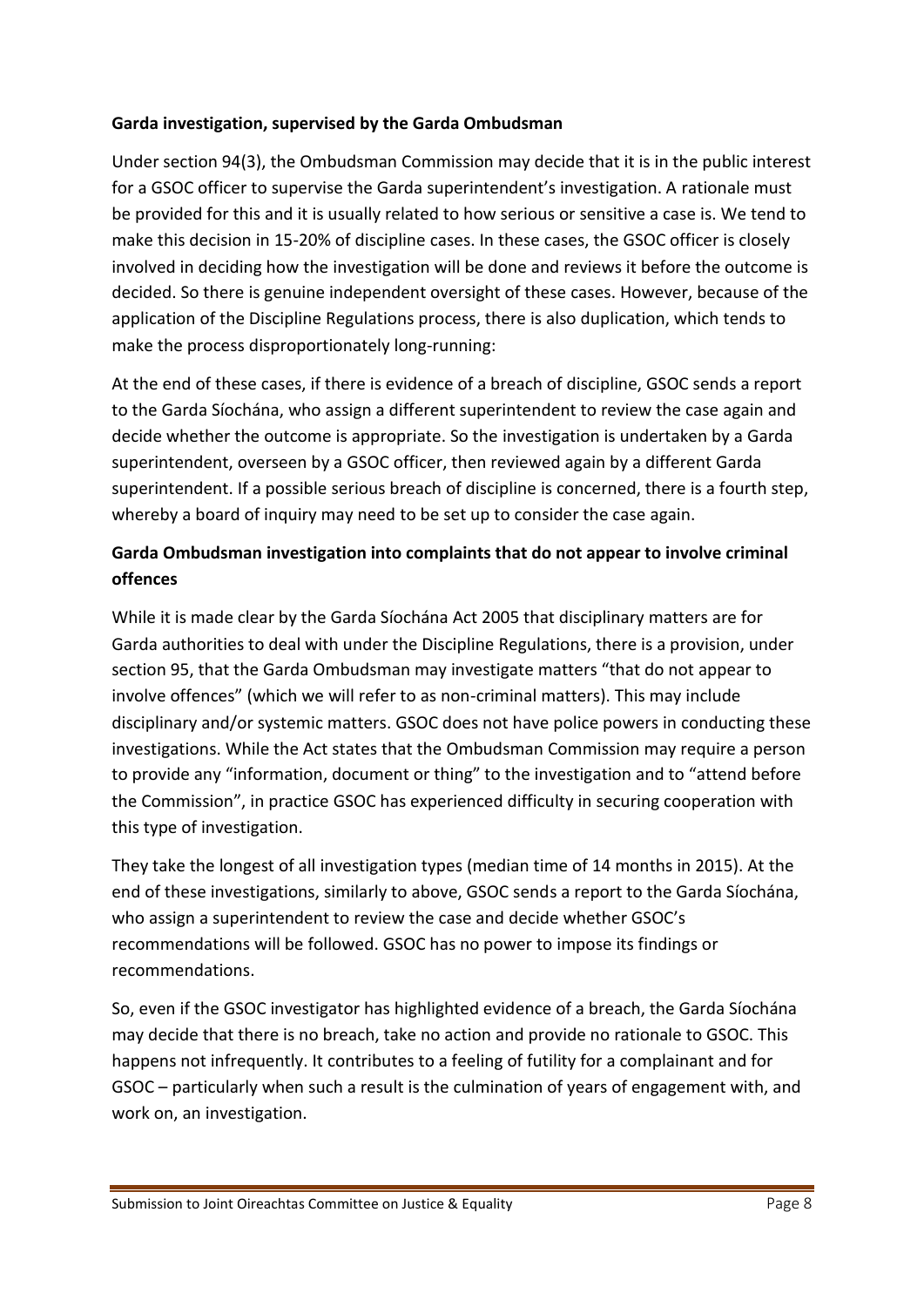### **The possible results of complaining to GSOC, for a member of the public**

As mentioned above, with the exception of informal resolution, the possible outcomes of making a complaint to GSOC are all related to proof of a criminal offence or breach of the Discipline Regulations.

GSOC is purely an investigative agency. **We do not have the power to prosecute, nor do we have the power to decide whether there has been a breach of discipline and apply sanctions if appropriate.** These powers are with the office of the DPP and the Garda Síochána respectively.

The possible results of a GSOC investigation are:

- Referral to the DPP if an investigation establishes evidence that a criminal offence may have occurred, a file is sent to the DPP, who takes a decision whether to prosecute or not. This happened in relation to 0.5% of allegations in 2015.
- Breach of the Discipline Regulations is identified this was the outcome in relation to 3% of allegations in 2015.
- No breach of the Discipline Regulations is identified –25% of allegations in 2015.
- Complaint informally resolved –just under 0.5% of allegations in 2015.
- Allegation withdrawn –7% of allegations in 2015.
- The most common outcome (over 60% of allegations) is that the investigation is discontinued. This is mostly because independent evidence is not available. This can happen quickly, if it is clear from the outset that there is no independent evidence, or it can happen after many months spent following lines of enquiry and attempting to establish this evidence. Another reason a case may be discontinued is if a complainant does not cooperate. Also, if the garda concerned resigns or retires, the Discipline Regulations no longer apply to them, so there may be little point in continuing the investigation.

# <span id="page-8-0"></span>**2.3 Current focus is on retribution rather than resolution**

You will note that, with the exception of the less than 1% of cases which were informally resolved, the possible outcomes as listed above are focused on blame and punishment. The current system, does not favour outcomes related to whether a solution was actually found to the issue that a person complained of.

We know, from our own customer satisfaction research and international studies, that blame and punishment is often not what a complainant is seeking. The issue is highlighted in the following example of a case closed last year with what might be considered a "successful outcome":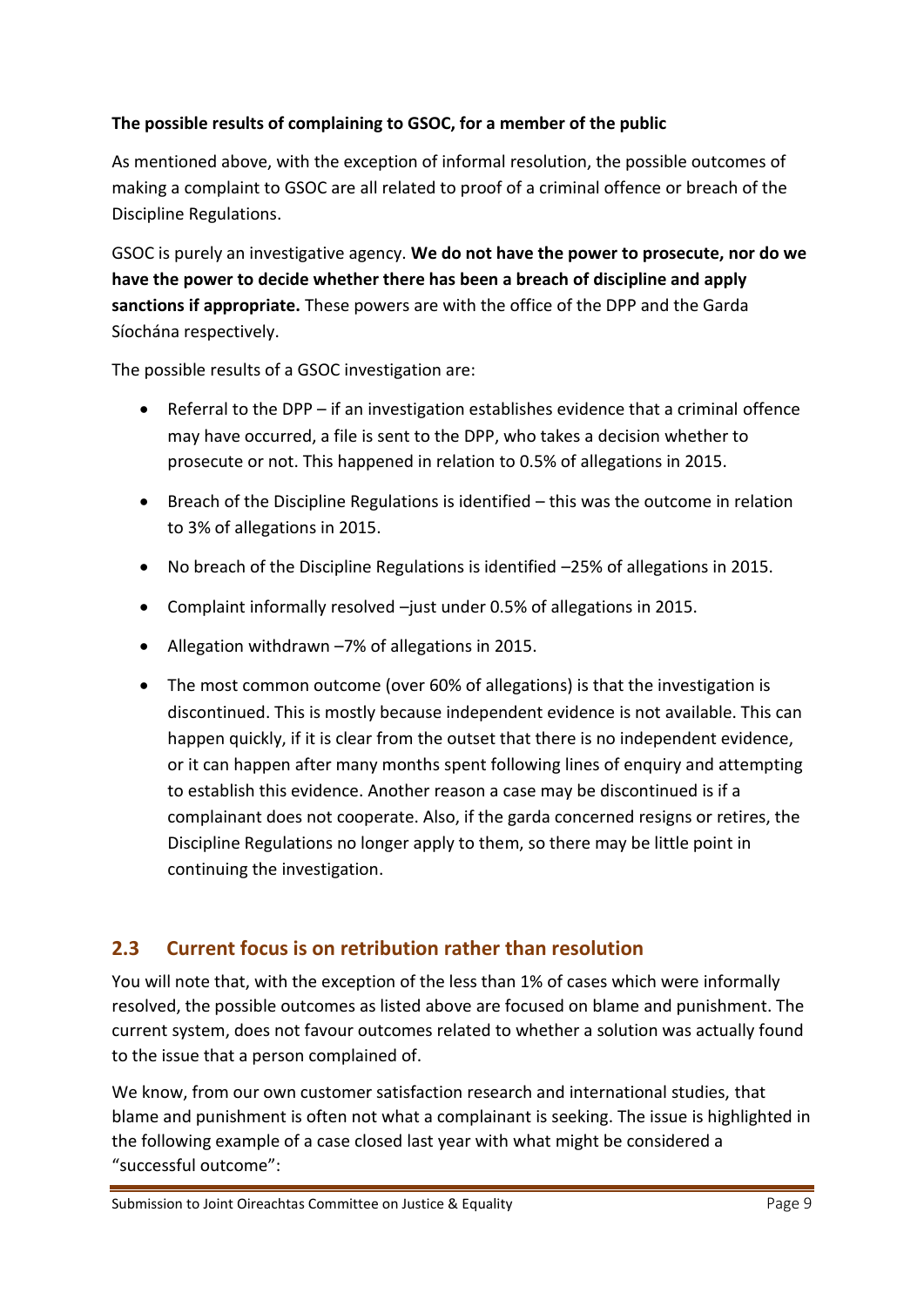*A complaint was received at the end of 2014 by a person who said that she was the victim of an assault the previous year. She complained that the assault had not been investigated by the Gardaí and that she had made numerous attempts to contact the investigating garda over a period of months but never received any response.*

*The complaint was admitted and designated for investigation under section 94(1) of the Act. A Garda Síochána Investigation Officer (GSIO) was appointed and investigated the matter. The GSIO found the garda concerned to be in breach of the Discipline Regulations by failing to investigate the woman's report of assault and by failing to record the incident on the Garda PULSE system. The sanction of a reduction in pay was recommended.*

*The GSIO's recommendation was upheld by the Chief Superintendent of the Division, who informed the complainant and the garda concerned of the outcome of the investigation. GSOC was also informed and offered the complainant a review, in line with section 94(10).*

*The complainant was not satisfied with the outcome, because her reason for complaining had been to try to get the alleged assault investigated.* 

*She requested that an investigator from GSOC review it. GSOC's power of review extends to examining whether there were any issues with the way the Garda disciplinary investigation was undertaken. We do not have the power to reinvestigate the complaint, nor to investigate the complainant's allegation of assault, nor to require or suggest that the Garda Síochána do this.*

*The review was carried out and the GSOC investigator found that the GSIO's investigation was thorough and proportionate and that the appropriate outcome was reached.*

*The garda, the complainant and the Garda Commissioner were all notified of GSOC's finding and the case was closed.*

Meanwhile, a case may be discontinued, or a complaint withdrawn, because the complainant's issue has been resolved. Yet such outcomes, in the current retributionfocused system, might be considered "unsuccessful".

### **Systemic recommendations**

A category of investigation outcome that we believe is very constructive is systemic recommendations. The exercise of an Ombudsman function is broader than just complaint handling, and includes providing feedback, so that lessons can be learned from cases.

So while it is not a statutory function, GSOC decided, a number of years in to its operation, to report to the Garda Síochána, not only with regard to the conduct of individuals, but also in relation to systemic issues that come to light during investigations.

Our hope is that such observations will inform policy development and policing practice, helping to reduce the number of complaints against gardaí. We believe that this is as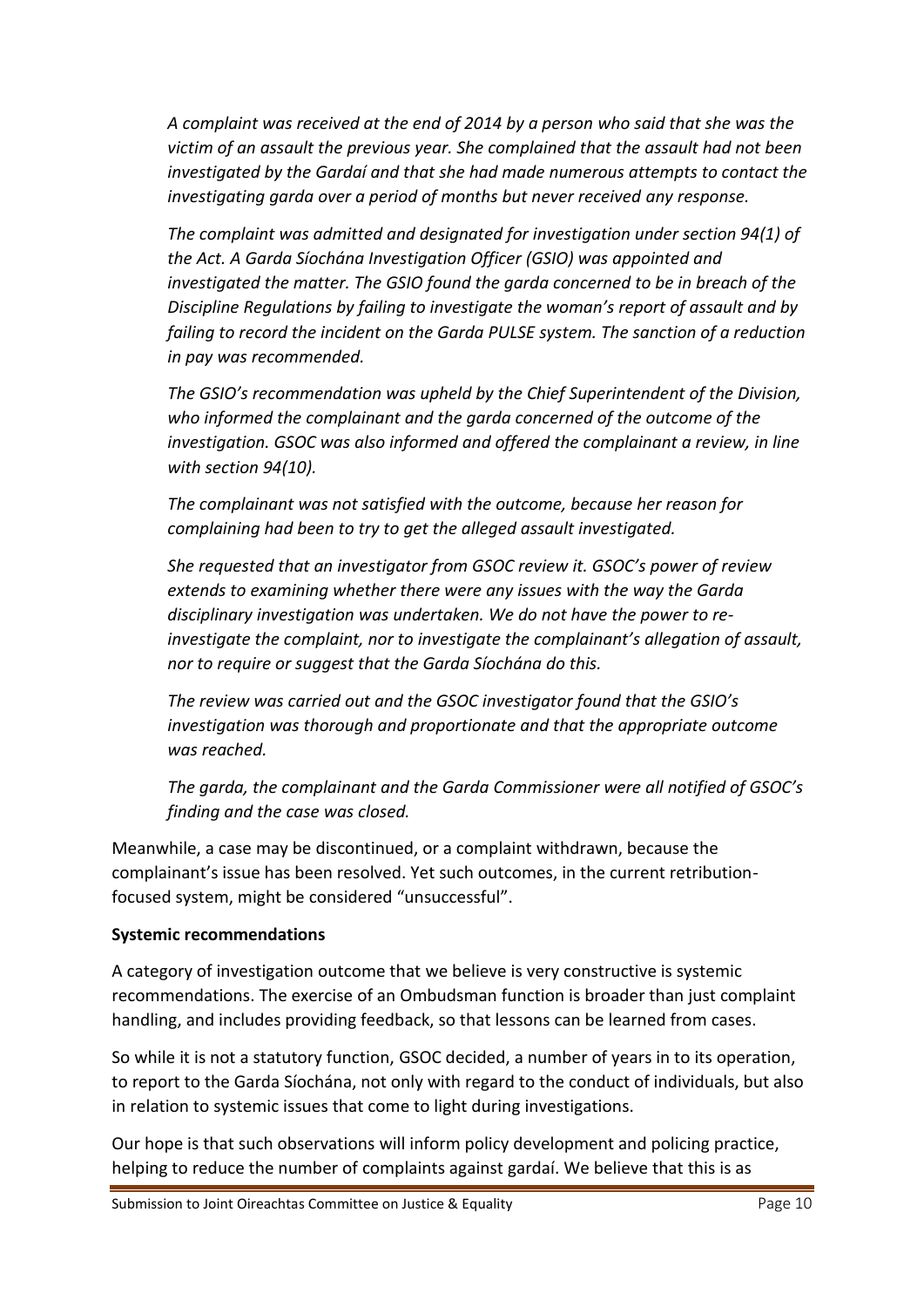valuable a contributor as reporting on the behaviour of individuals - and that these recommendations constitute important outcomes to cases, in their own right.

A statutory framework for this would be beneficial to both GSOC and the Garda Síochána.

# <span id="page-10-0"></span>**2.4 One decade of independent oversight down – where to for the next decade?**

The descriptions above highlighted, we hope, a need to review the system of oversight, to be more proportionate and more resolution-oriented.

Part 4 of the Garda Síochána Act 2005 is, in general, too cumbersome to allow GSOC to function effectively. Revising it would enable the system to function much more effectively over the next decade.

We have five main priorities, in this regard:

- 1. **Minor service-focused issues could be resolved in a more efficient and proportionate manner by leveraging the existing line management systems within the Garda Síochána.** This would allow more leeway for resolution of issues, rather than focusing on retribution. It could be achieved more efficiently through line management than through the formal process dictated by the Discipline Regulations. GSOC could potentially provide a second port-of-call for issues that could not be resolved, as is the system operated by both the PIRC for Scotland and the IPCC for England and Wales.
- 2. **Informal resolution mediated by the Garda Ombudsman could be used more widely and effectively**, by giving the Garda Ombudsman the power to decide whether it should be attempted or not, as is the case for the Police Ombudsman of Northern Ireland.
- 3. **The lack of proper oversight and accountability in formal disciplinary investigations conducted by Garda Síochána Investigating Officers should be addressed**, to promote public confidence in the process for resolving complaints, which is one of the two objectives laid out for GSOC in the Act. The cooperation of the Garda Síochána would be required to achieve this.
	- In unsupervised investigations, a complainant's right to a review of the complaint investigation by GSOC under section 94(10) should be rendered meaningful.
	- In supervised investigations, eliminating the need for a second senior Garda officer to review an investigation file when it has already been supervised and reviewed by a GSOC officer, could render this process more efficient. We also believe that the Garda Síochána deciding officer should be obliged to provide a rationale to GSOC when disagreeing with GSOC's recommendations.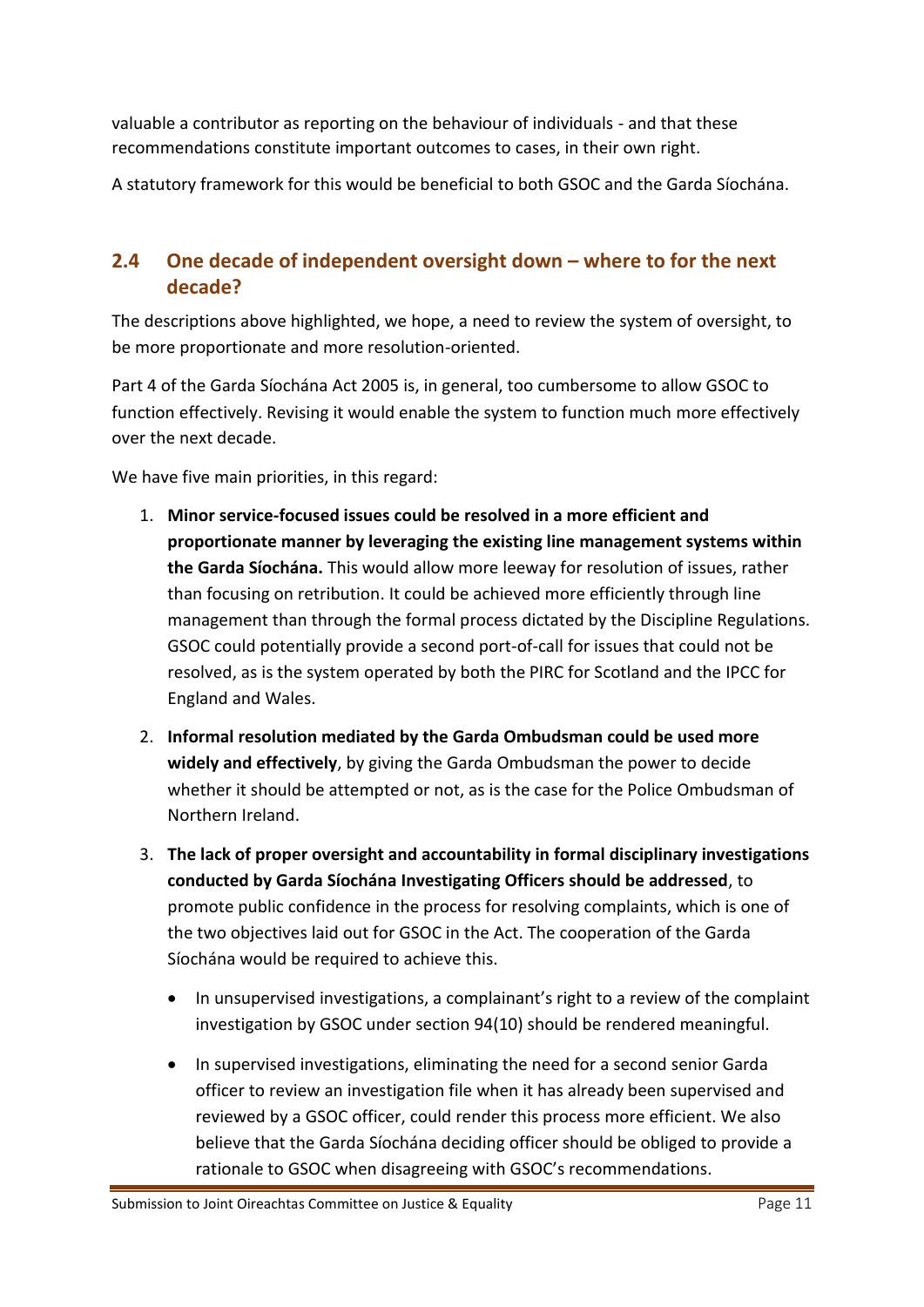- 4. The observation that the Garda Síochána deciding officer should be obliged to provide a rationale to GSOC when disagreeing with GSOC's recommendations is also relevant to investigations into non-criminal matters by GSOC. Furthermore, GSOC's powers to secure cooperation from gardaí in order to complete these investigations need to be further clarified and bolstered.
- 5. Continuous improvement in the timeliness of conducting disciplinary investigations and the provision of information by the Garda Síochána needs to be encouraged. While there have been definite improvements since GSOC first highlighted the extent of the problems experienced with timeliness in 2013 and since the legislative amendments of last year, there is still a lot of room for improvement. This can only benefit both members of the public and gardaí subject of complaints.

We believe that these changes will result in significant improvements in the oversight system. Each point is described in more detail, with proposed solutions, in the following section.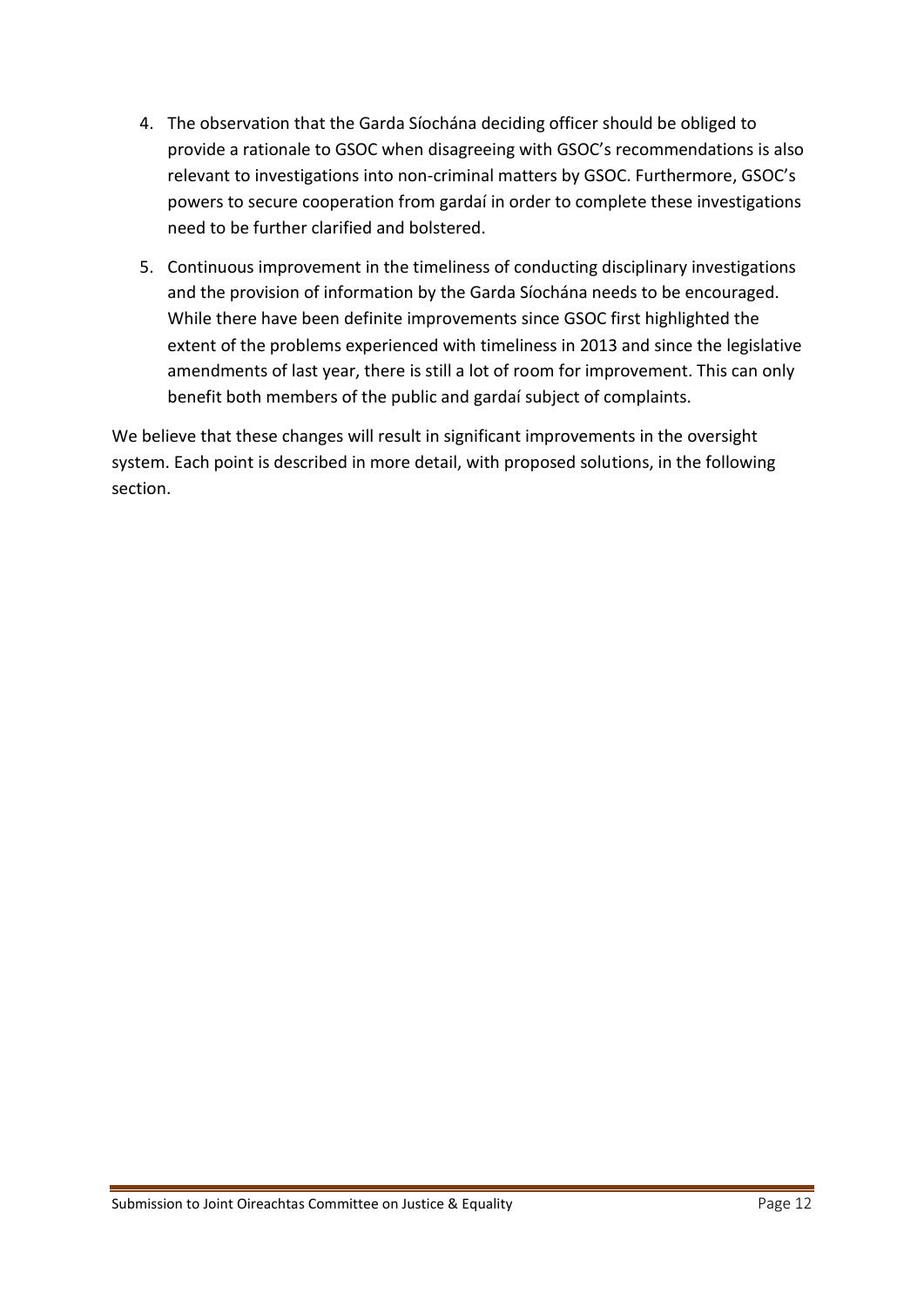# <span id="page-12-0"></span>**3. GSOC's priorities**

# <span id="page-12-1"></span>**3.1 To establish more efficient processes to deal with service issues**

### **Background**

Many admissible complaints do not allege serious misconduct or criminal behaviour, but rather alleged breaches of discipline. Examples are complaints of discourtesy or dissatisfaction in relation to basic expectations of garda members, for example accounts of curt manners or poor response of garda members at incidents.

The current system allows for the many types of common and less serious complaints to be dealt with under two categories: Informal Resolution (IR), or as a disciplinary matter to be investigated under the Garda Síochána (Discipline) Regulations 2007.

There is little room, at present, for other avenues towards a fair, proportionate outcome that might better match public expectation and achieve speedy resolution of what may be described as simple service failures. At present, nearly all issues coming to notice are treated as complaints of misconduct, whereby a lengthy, expensive and highly bureaucratic process is undertaken, without necessarily addressing the fundamental issue complained of.

### **Problem**

Focus on whether or not a sanction is appropriate arising from a complaint may cause everyone involved to miss the substance of the problem. It does not engender a problemsolving or organisational learning approach.

We are of the view that issues such as the non-return of phone calls, or non-investigation of a reported crime, are best dealt with by seeking to resolve the problem in the first instance. A management or corporate response, or simple acknowledgement of the issue, in many instances, is what the public seek. The Garda Síochána should be encouraged to provide such responses.

### **Solution**

Complaints of the types described above, during assessment by GSOC, could, if appropriate, be categorised as "service issues".

The resolution of a service issue would be a matter for Garda line management. They would be given the opportunity to take remedial action to directly address the matter complained of. For example, in relation to curt manners, a line manager bringing the complaint to the attention of the garda concerned and advising the complainant that this has been done may be the appropriate action.

A system like this would mean that the Garda Síochána would become more responsive, offering explanation for any service deficiencies – which would be very positive for public perception of the force.

GSOC could potentially provide a second port-of-call for issues that could not be resolved, as is the system operated in the UK.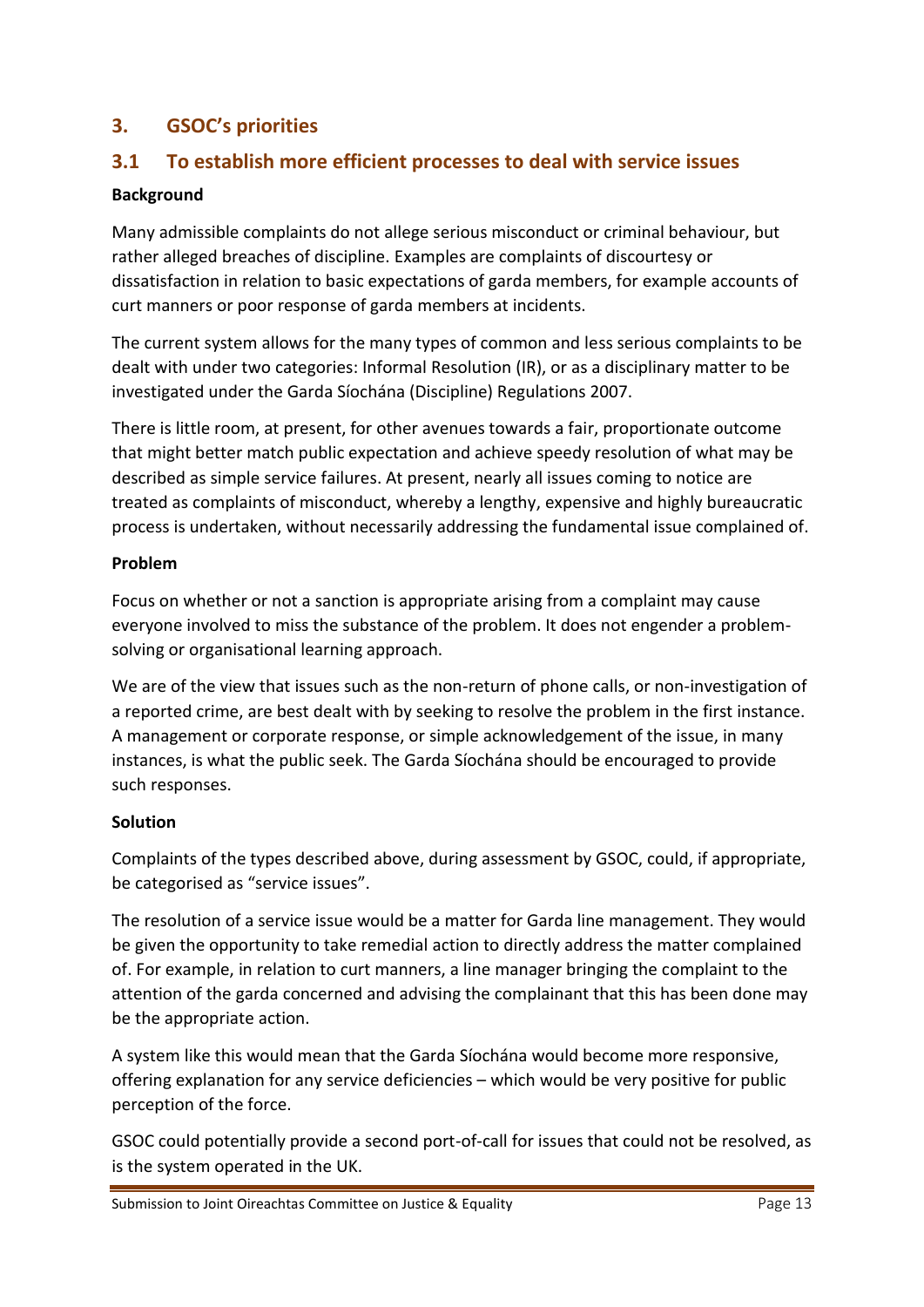It would be a more customer-focused process, and less bureaucratic and costly.

To put in place a process like this would likely require amendment of the Act. We have been exploring the concept over the last year with the Garda Commissioner and the Minister for Justice and Equality to ascertain whether, while waiting for legislative change, there is a way that such a process could be implemented.

# <span id="page-13-0"></span>**3.2 To enable informal resolution**

### **Background**

As mentioned above, the current system allows for the many types of common and less serious complaints to be dealt with under two categories: Informal Resolution (IR), or as a disciplinary matter to be investigated under the Garda Síochána (Discipline) Regulations 2007.

IR is seen as a method of dealing with less serious matters quickly, where all stakeholders take a non-judgmental stance and lessons can be learnt.

### **Problem**

In other jurisdictions (such as Northern Ireland for example), the Ombudsman is empowered to make the decision about whether it is most appropriate to resolve a case informally. The process works because of speedy feedback loops where, at the conclusion, in many cases, the complainant receives a satisfactory response from the police organisation.

Under our legislation, however, express consent is required from all parties in order for a matter to be dealt with via IR. This is the major impediment in resolving minor matters informally. GSOC has found that complainants are often happy with this way of dealing with matters, but garda members, in the vast majority of cases, exercise their right to refuse. This has resulted in less than 1% of complaints being resolved informally.

The options then, are closure of the complaint, or commencement of a lengthy, bureaucratic disciplinary investigation - a drain on resources for both GSOC and the Garda Síochána. In addition to the cost to the taxpayer, neither of these approaches tends to be what the complainant really wants, nor may it be appropriate. GSOC believes that currently we have a lose-lose situation.

### **Solution**

The existing IR process could be rendered effective by empowering GSOC to decide whether it should be applied, i.e. removing the necessity for consent by both parties. Proper safeguards to ensure that the rights of the parties are preserved would be required.

This would require amendment of the Act.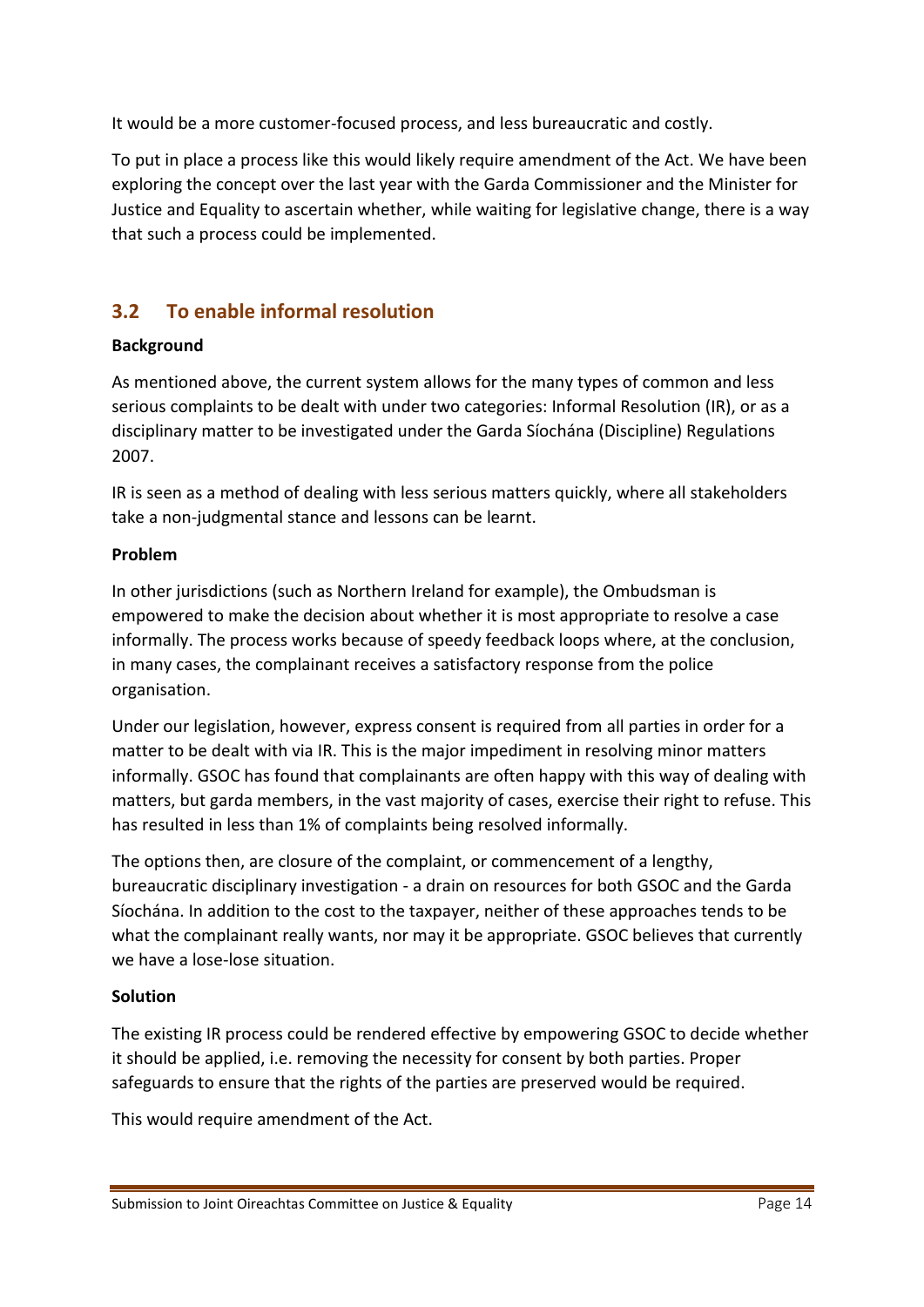# <span id="page-14-0"></span>**3.3 To ensure greater oversight and accountability in disciplinary investigations arising from complaints to the Garda Ombudsman**

### **Background**

The Act provides that Garda Síochána officers may undertake investigations, either supervised or unsupervised, into complaints made by GSOC that contain disciplinary matters. These cases are investigated under the Garda Síochána (Discipline) Regulations 2007.

We believe that the legislation was designed to encourage line management within the Garda Síochána to take responsibility for matters of discipline. The danger may be that, if there is no Garda Síochána involvement in disciplinary investigations, Garda Síochána management could abdicate responsibility for discipline.

We have highlighted already that we do not believe this route is proportionate for minor complaints related to service. However, there are complaints in relation to which such a formal process, which may result in disciplinary sanctions, is appropriate. It should be addressed, therefore, that as it stands there is, effectively, little independent oversight of the results of these investigations.

### **Problems**

- What happens in many cases is that the outcome is decided and sanctions are applied, if a breach of discipline is found, and only subsequent to this are GSOC and the complainant informed. The information provided by the Garda Síochána to GSOC and the complainant is generally a one-line statement of the outcome, with no explanation. We consider this to be a lack of sufficient information to complainants to ensure accountability of the process. The practice runs contrary to the spirit of the Act, which talks of "ensuring openness, transparency and accountability"; and provides that complainants are entitled to "sufficient information to keep them informed of the progress and results of the investigation...".
- $\bullet$  The complainant may then, under section  $94(10)$  and did in one in five cases last year – request a GSOC review of the investigation. However, the decision has already been communicated to the garda concerned and the sanctions have already been applied, so any change of outcome recommended by a GSOC review would be open to challenge. Furthermore, GSOC has no power to compel the Garda Síochána to reconsider the outcome and/or impose a sanction and/or try to resolve the original issue that prompted the person to complain, should a review show that any of the above may be advisable. This can be confusing to the general public and gives weight to suggestions that the system of "guards investigating guards", without independent oversight, has not really changed. GSOC is expected to oversee fair and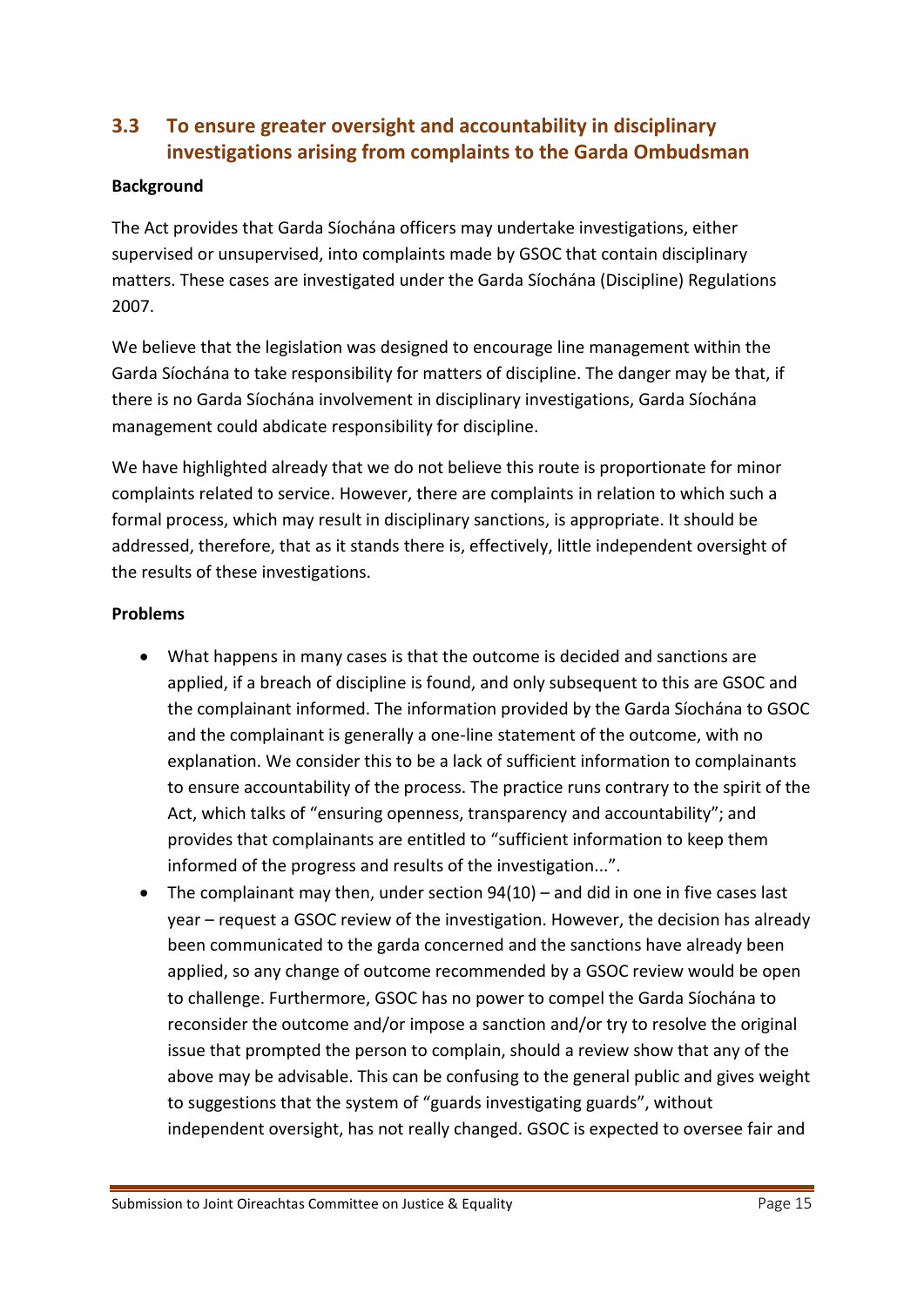impartial investigation processes. Processes such as the above undermine this oversight role.

 At the end of these investigations, as described above, GSOC sends a report to the Garda Síochána, who assign a superintendent to review the case and decide whether GSOC's recommendations will be followed. Even if the GSOC investigator has highlighted evidence of a breach, the Garda Síochána may decide that there is no breach and take no action. This happens not infrequently. Provision of a rationale is not specifically required by the Discipline Regulations, which specifies only that GSOC should be informed of the outcome and any sanctions applied:

*"47. The Commissioner shall notify the Commission of the outcome of any disciplinary proceedings taken after receiving a report from the Commission under section 97 and of any disciplinary sanction imposed on the member concerned."* 

For this reason, requests for rationale are, at present, generally refused by Garda officers. Not providing a rationale (to either the complainant or to GSOC) for an outcome goes directly against the principle of independent oversight and the spirit of "ensuring openness, transparency and accountability" laid out in the principal Act.

### **Solution**

The problems which arise in relation to how a complaint is dealt with, and reported on, when a supervised or unsupervised investigation is conducted by the Garda Síochána under the Discipline Regulations, could be resolved by agreement between the two organisations for a specific instruction to be prepared for Garda officers conducting these investigations, including the points below.

Several pieces of legal advice have indicated that the Garda Síochána Act 2005 as a primary piece of legislation has precedence over the Garda Síochána Discipline Regulations 2007, which is a Statutory Instrument, therefore amendment of the Discipline Regulations, while it would be cleaner, is not strictly required.

- The provisions of the Act quoted above could be upheld by instructing Garda investigating officers that the complainant must not only be informed of the results of the investigation, but also given a brief explanation of the steps taken in the investigation and the rationale for the results.
- A complainant's right to a review of an unsupervised complaint investigation by GSOC under section 94(10) could be rendered meaningful by instructing Garda investigating officers that the investigation file and results must be provided to GSOC in a first instance, for the complainant to be informed of the results and rationale, and their right to review. Only upon the time period allowed to request a review elapsing should the garda member be informed of the outcome of the investigation. Options resulting from such reviews should also be agreed and set out in writing.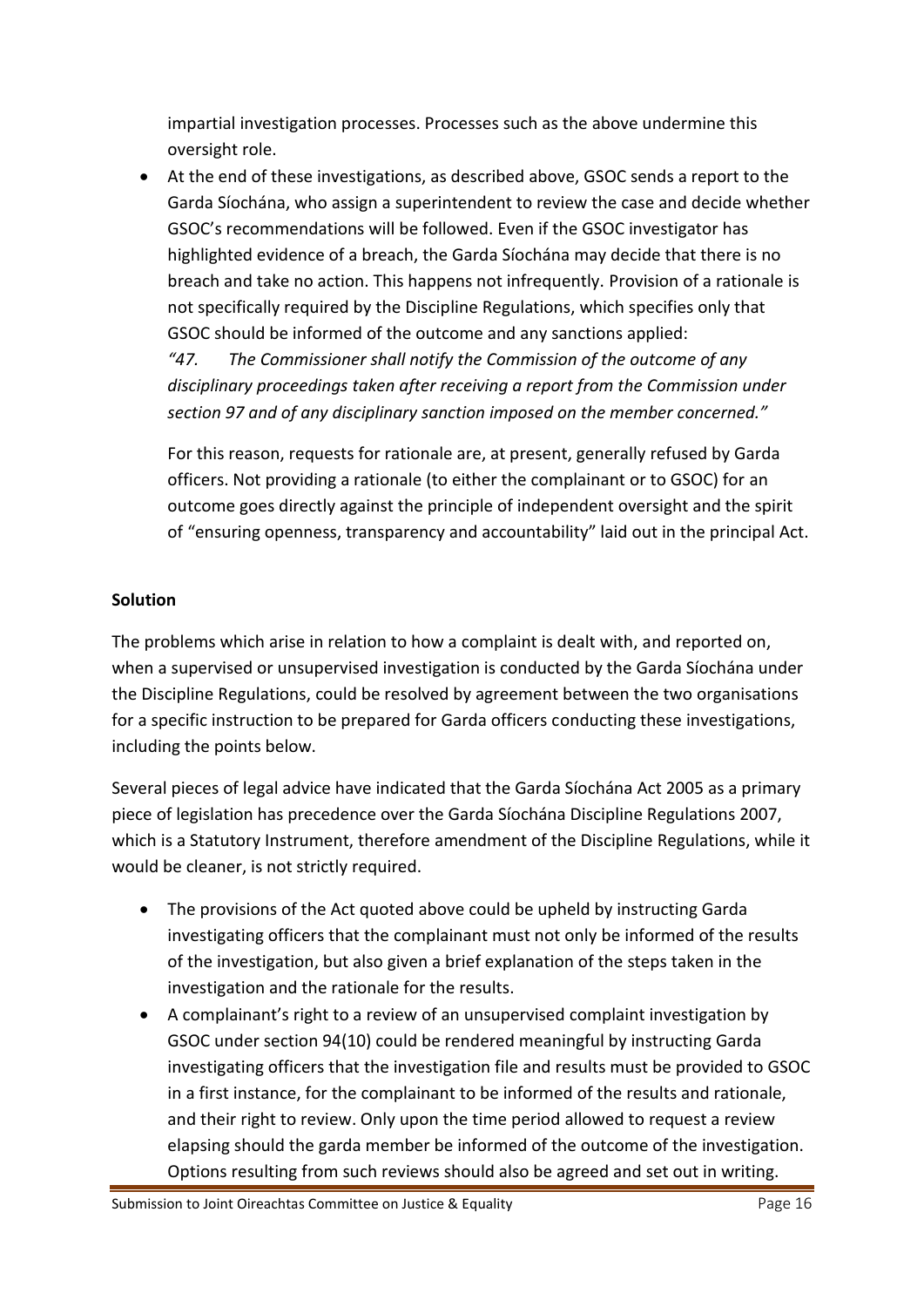The lack of oversight of decisions on investigation outcomes could be resolved if the Garda Síochána deciding officers were instructed to provide a rationale to GSOC when disagreeing with GSOC's recommendations. This would bring the process more into line with the spirit of "ensuring openness, transparency and accountability" laid out in the principal Act.

# <span id="page-16-0"></span>**3.4 To establish more efficient processes for GSOC to investigate noncriminal matters itself**

### **Background**

While it is made clear by the Garda Síochána Act 2005 that disciplinary matters are for Garda authorities to deal with under the Discipline Regulations, there is a provision that the Garda Ombudsman may investigate matters "that do not appear to involve offences", that is, non-criminal matters. GSOC does not have police powers in conducting these investigations.

### **Problems**

While the Act states that the Ombudsman Commission may require a person to provide any "information, document or thing" to the investigation and to "attend before the Commission", in practice GSOC has experienced difficulty in securing cooperation with this type of investigation.

At the end of these investigations, GSOC sends a report to the Garda Síochána, who assign a superintendent to review the case and decide whether GSOC's recommendations will be followed. GSOC has no power to impose its findings or recommendations. So, even if the GSOC investigator has highlighted evidence of a breach, the Garda Síochána may decide that there is no breach, take no action and provide no rationale to GSOC.

For the above reasons and others, this process takes the longest of all investigation types to complete (median time of 14 months in 2015).

### **Solution**

We would like to agree a time period with the Garda Síochána for reviews of cases investigated under section 95 to be reviewed by the Garda Síochána and a discipline decision made.

As described in the previous point, we also believe that in the interest of accountability and oversight, a rationale for decisions to go against GSOC recommendations should also be mandatory in this type of investigation.

Furthermore, GSOC's powers to secure cooperation from gardaí in order to complete these investigations need to be further clarified and bolstered.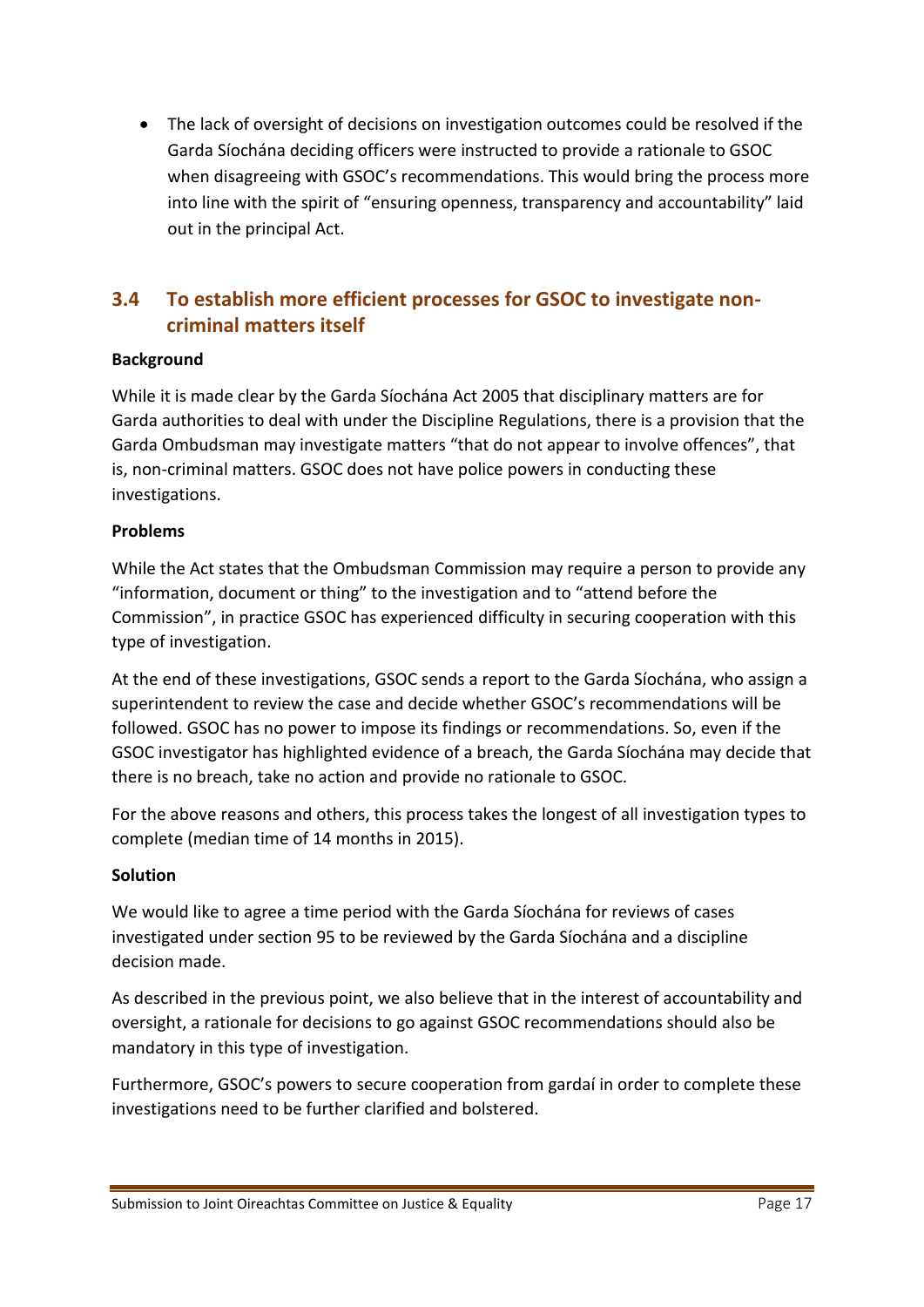# <span id="page-17-0"></span>**3.5 To improve timeliness**

#### **Background**

As discussed above, section 94 of the Act provides that GSOC may refer complaints for either supervised or unsupervised investigation to the Garda Síochána. The operational details, including time-lines, are not provided for in the Act; Protocols defining these were agreed between GSOC and the Garda Síochána. Adherence to these is not compulsory, according to the legislation.

A number of the Committee members will be aware of this issue. Such was GSOC's concern about the impact of time delays on the effectiveness of the complaint-processing system, that we highlighted the issue in 2013*.*

#### **Problems**

There have been some measurable improvements since then, but timeliness remains a concern.

- The Protocols defined that investigations under the Discipline Regulations were to be completed within 12 weeks, but year-on-year, the vast majority of them have run considerably over time. Revised Protocols with extended time frames were agreed in 2013, but adherence to these is still of serious concern to GSOC. There has been a definite improvement, but this needs to continue.
- GSOC has also had problems with timeliness in relation to the provision of information from the Garda Síochána. This activity has, until last year's Amendment Act, only been guided by the Protocols, whereby information requested should be provided within 30 days. In 2015, we received full responses to 94% of requests within the time limit of 30 days, which is a positive sign of improved cooperation between the two organisations. The Garda Síochána (Amendment) Act 2015 underpinned this process by inserting a provision to improve timeliness in provision of information:

*9. The Principal Act is amended by the insertion of the following section after section 103:*

*"103A. The Garda Commissioner shall ensure that information to be provided by the Garda Síochána to the Ombudsman Commission for the purposes of an investigation by the Commission of a complaint, or an investigation by the Commission of any matter under section 102 or 102B, is so provided as soon as practicable."*

It was enacted in March 2015. In the period of a year from April 2015 to April 2016, the time taken to receive information through this system was 22 days, in comparison to 28 days in the same period the previous year. This shows that legislative change does have the power to improve the operation of the system. Notwithstanding this, an average 22 day wait for a standard piece of information such as the name of a garda, or whether they were working at the time of an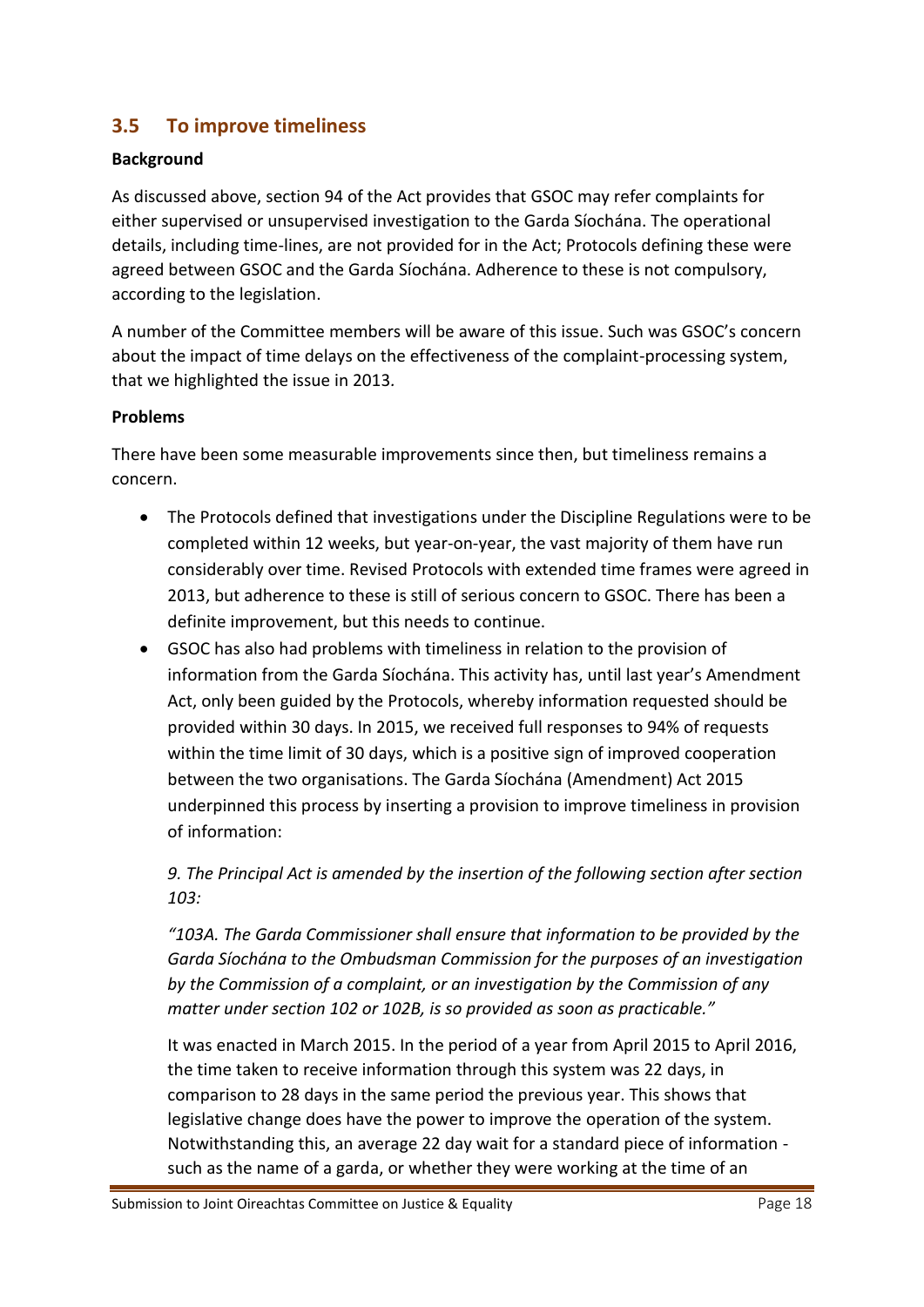incident complained of - clearly contributes to long durations of investigations into even minor matters, and we do hope to see even further improvement in this area.

Because of the long response times described above, it is not practical for requests for evidence, or information requests of a time-critical nature, to be processed through the system above. In such circumstances, the GSOC Designated Officer makes their specific urgent request directly to the relevant District Officer, requesting the return of the information directly to them, or attends in person and takes possession of the evidential material required. (An example of a situation where information requests are typically time-critical would be a request for CCTV footage, or initial accounts in the context of a serious criminal or disciplinary investigation.) In November 2014, an SLA was drafted formalising all of the above arrangements but we have not managed to achieve sign-off on this.

### **Solution**

We note that, in the legislation governing the working of our sister organisation in Northern Ireland –the Police (Northern Ireland) Act 2000 – the following provision is included (section 66):

*The Chief Constable and the Board shall supply the Ombudsman with such information and documents as the Ombudsman may require for the purposes of, or in connection with, the exercise of any of its functions.*

GSOC feel that such a statutory power would strengthen the hand of the organisation in getting all the necessary information to fully investigate complaints. It would allow an avenue of enforcement through the courts if necessary, should materials required for an investigation not be forthcoming. Currently, when a request for information or documentation is required, GSOC has no way to enforce it, causing hurdles to investigations.